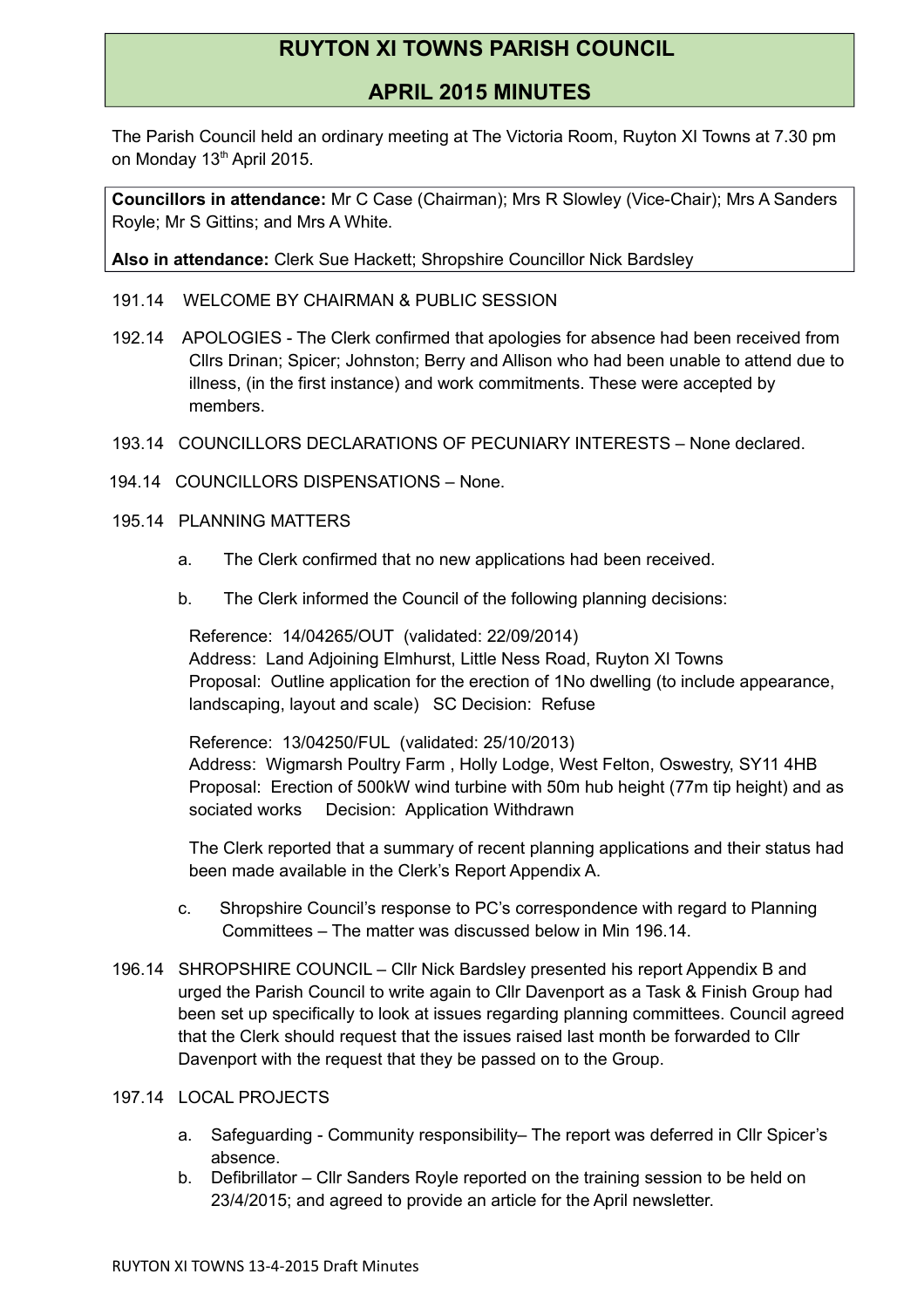### 198.14 HIGHWAYS & VILLAGE MAINTENANCE ISSUES

- a. VAS Project in partnership with SC Cllr Bardsley reported that he would be meeting with SC officers on 21/4/2015 to discuss the project further.
- b. Shotatton Crossroads Council considered the Highways Agency response which they found positive.

#### 199.14 LOCAL REPORTS:

- a. Police Report PC Dale summarised reported crime for the period 1/2/2015 -13/4/2015; some 9 incidents. He encouraged people to be more security conscience at home and to alert the Police using Tel No 101 to any anti-social behaviour. The Chairman thanked Peter Dale for his report.
- b. LJC Meeting The Vice Chair reported that it had been a useful meeting.
- c. Nesscliffe & Cliffe Cllr Slowley reported that the Dog Warden would be patrolling the area as a result of on-going issues with dogs.
- 200.14 CLERK'S UPDATE REPORT & COMMUNICATION See Appendix A which includes recent correspondence.
- 201.14 FINANCE
	- a. Payments The following payments were approved for payment by resolution, (Proposed CC; Seconded AW); councillors RS and CC were instructed to sign the corresponding cheques as they were the only cheque signatories present: Chq 741 Mrs R Slowley £45.08 Mileage incurred on PC business in 2014/15; Cha 740 Scottish Power £240.28  $4<sup>th</sup>$  Quarter Street lighting energy costs: Chq 739 Ruyton XI Towns PCC £12.00 Costs associated with room rental 13/4/15.
	- a. Council authorised (by signatures) a revised standing order instruction to the Bank to pay the Clerk with effect from 20/4/2015 until 31/3/2016 £ 516.53 per month (net pay) and cancelling the previous standing order. The net pay calculation was checked by the Chairman and agreed.
	- b. The Clerk stated that Mazar's (External Auditor) had selected the Council for an intermediate audit. The Clerk expected the Internal Auditor to complete his audit in late April; allowing sufficient time for him to report to Council at the May meeting.
	- c. Fixed Assets and Insurance Quotes Council approved as accurate the Fixed Asset Register (Appendix D) which had been circulated. Council considered the 3 quotes obtained by the Clerk for insurance purposes (Zurich; Aviva and Hiscox) and decided to enter in to a 3 year long term agreement with Aviva cost ££465 p.a.
	- d. Council considered the Clerk's report concerning the need to open a deposit account and instructed the Clerk to proceed with opening a Nationwide 1 Year Saver Account with an initial deposit of £10,000-00.
	- e. Council considered the Draft Year End Monitoring Report. Appendix C and Draft accounts for 2014/15. It was agreed that the latter would be publicly displayed and confirmed when the audit process was complete.
	- f. The Chairman carried out the following independent checks; he agreed the year end bank reconciliation 31-3-2015 to the bank statement (no 171) and the Receipts and Payments schedules presented were checked. (Appendix E) The Chairman confirmed that a DD to the ICO £35.00 and standing order payment of £491.61had been processed in March 2015.
- 202.14 ST LIGHTING .The Clerk reported that she had not as yet been able to find a more competitive supplier for the energy costs associated with the street lights. Noted by members.